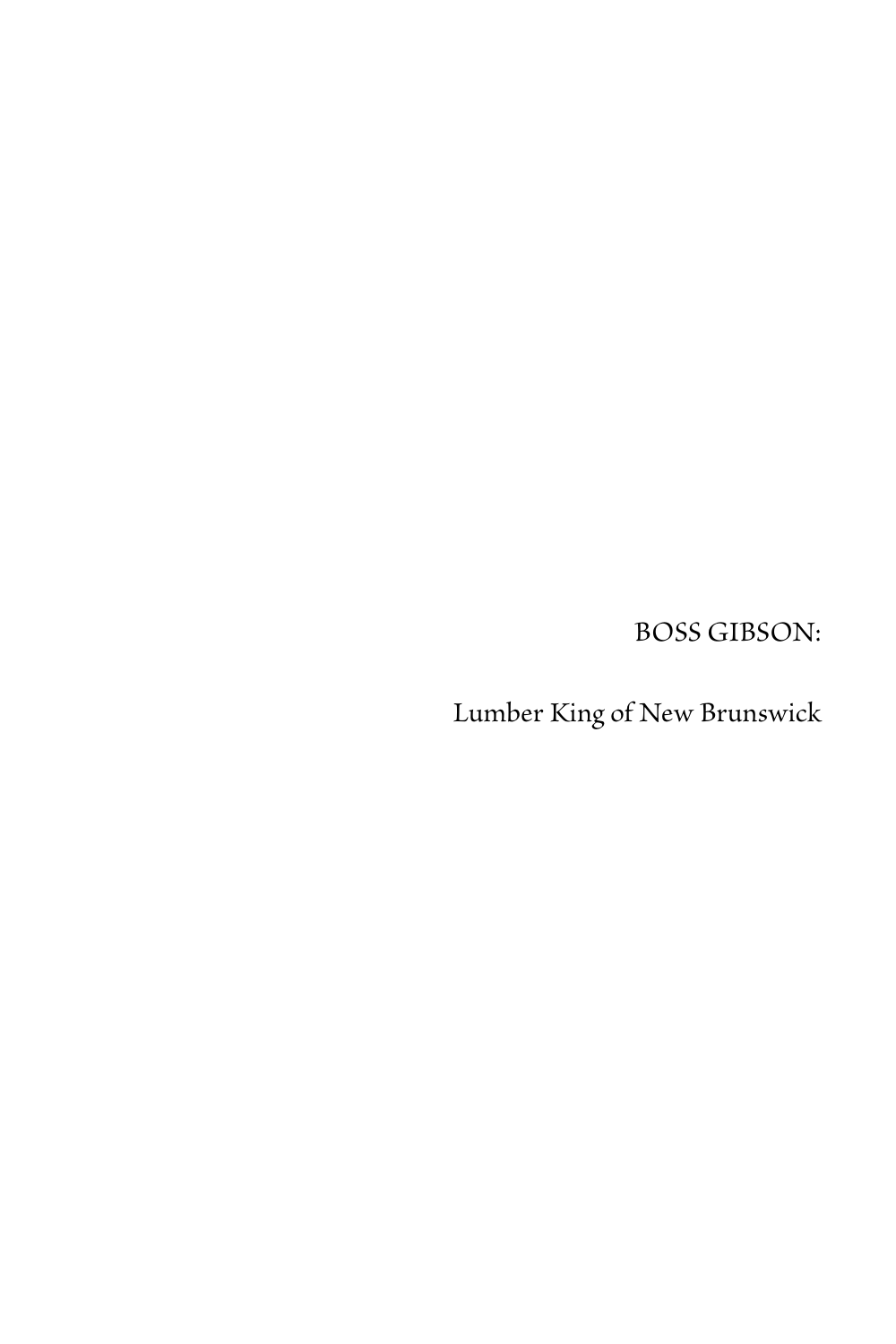## Acknowledgements

First and foremost, to my wife, Beth Campbell, a distant relative of the Boss, who came up with the idea and kept a steady interest in it through five years of research. Tiree Macgregor applied his editorial expertise to several chapters. Margot Sackett brought to my attention important articles by Parks Canada on Marysville's historic status, in particular the Nob Hill houses, River Street houses and Cotton Mill. Judge David Dixon spoke at length of the Gibson family in its later incarnations, after the death of the patriarch. Mary Greenlaw of Waweig related an intriguing connection between the Gibsons of this book and those of Charlotte County generally. Mary Doon of NBCC St. Andrews ordered in material otherwise difficult to access. The *Timber Trades Journal* delved deep to locate an obscure special issue on the Gibson lumber empire.

Thanks also to the New Brunswick Museum, Provincial Archives of New Brunswick, the Charlotte County Archives, Harriet Irving Library, and to Library and Archives Canada.

A special thanks to Ron Such of Friesens, my point man for five books and always a great pleasure to work with.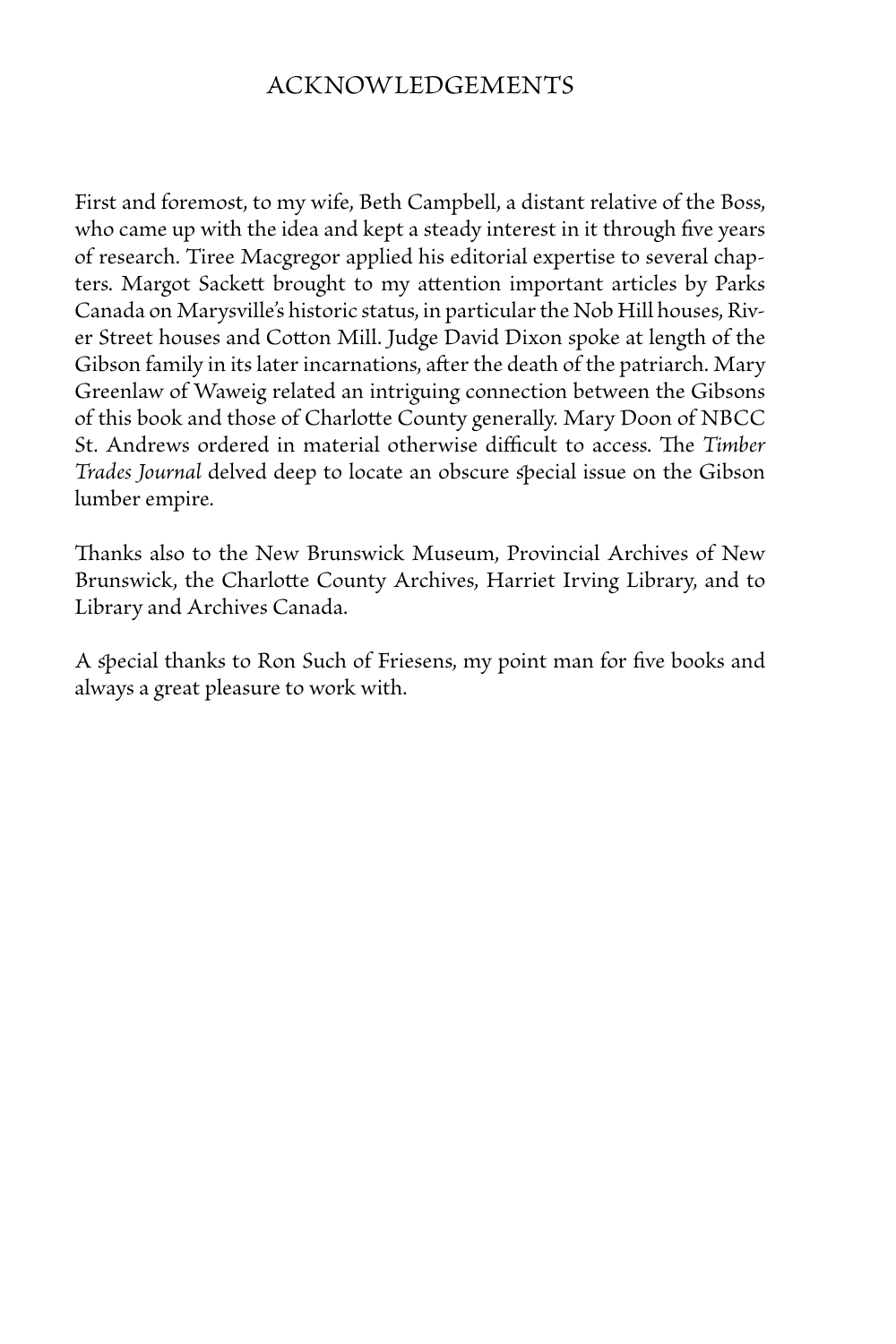## BOSS GIBSON:

## Lumber King of New Brunswick

David M. Sullivan

2015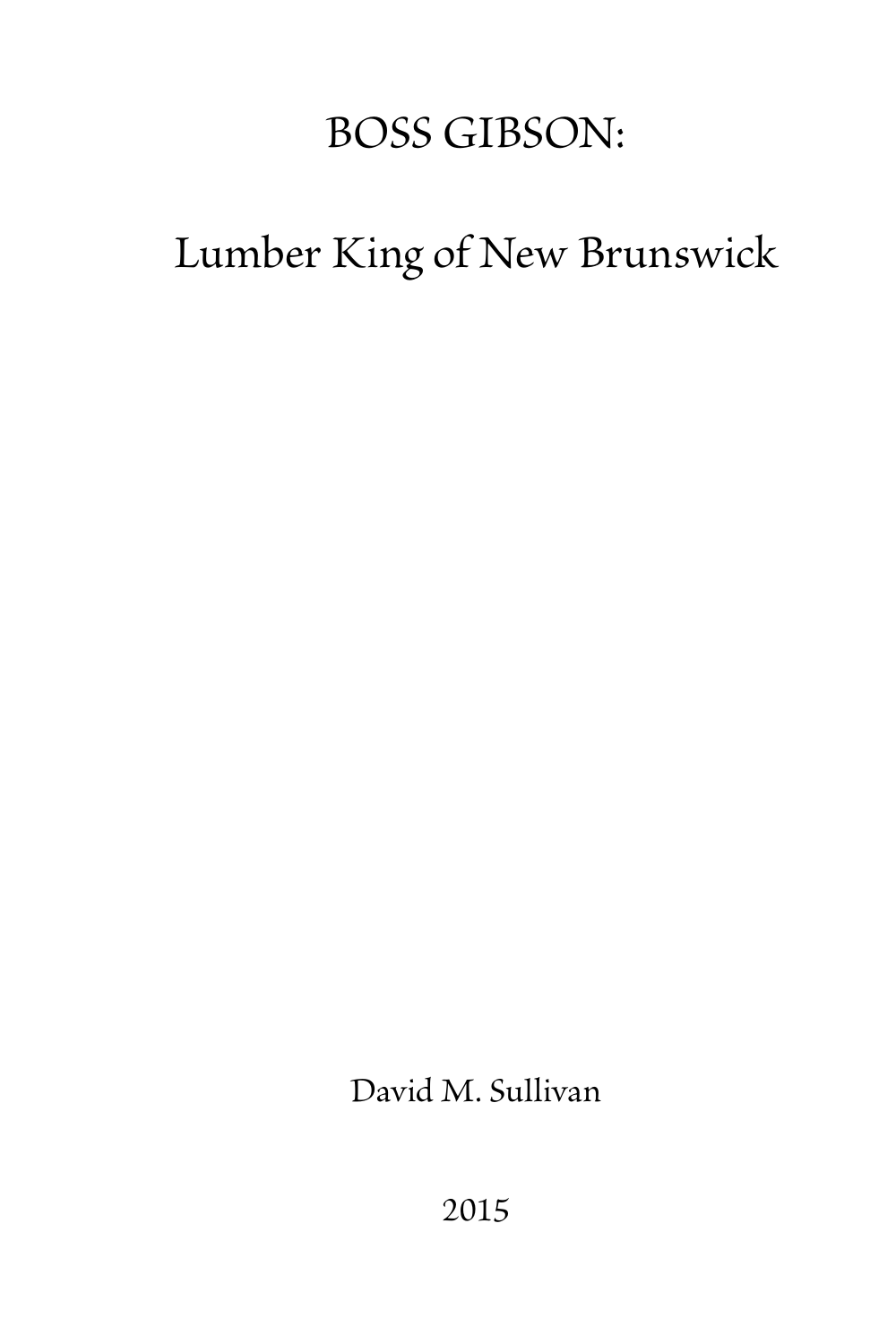To Beth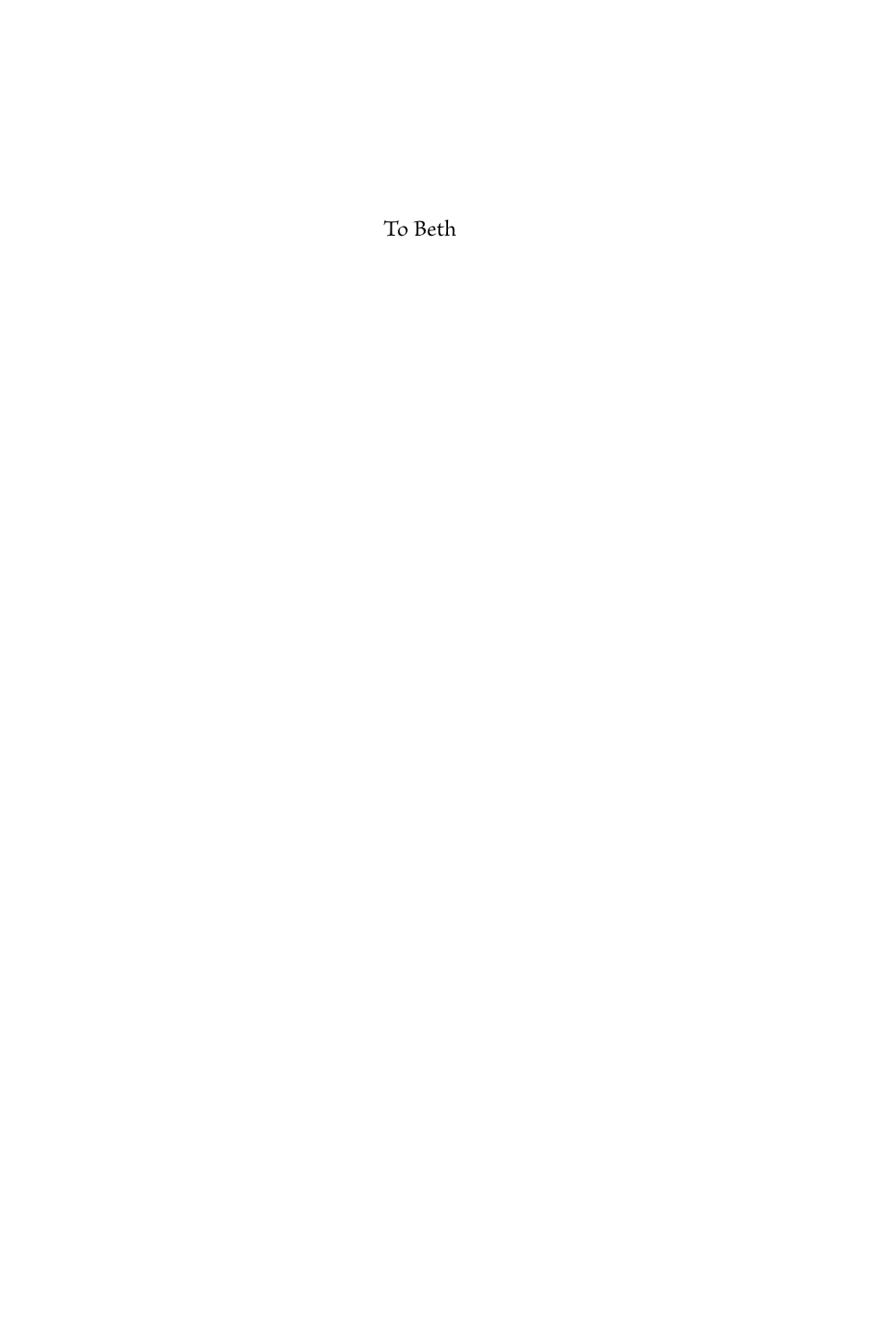## Table of Contents

| <b>Chapter One:</b><br>Lumbering on the St. Croix and Lepreau<br>Chapter Two:<br>A River to Himself<br><b>Chapter Three:</b><br>The New Brunswick Railway<br><b>Chapter Four:</b> | $\overline{7}$<br>27<br>47 |                                                           |     |
|-----------------------------------------------------------------------------------------------------------------------------------------------------------------------------------|----------------------------|-----------------------------------------------------------|-----|
|                                                                                                                                                                                   |                            | The Marysville Cotton Mill                                | 72  |
|                                                                                                                                                                                   |                            | <b>Chapter Five:</b>                                      |     |
|                                                                                                                                                                                   |                            | The Canada Eastern Railway and Fredericton Railway Bridge | 87  |
|                                                                                                                                                                                   |                            | <b>Chapter Six:</b>                                       |     |
|                                                                                                                                                                                   |                            | Summit of Empire                                          | 100 |
|                                                                                                                                                                                   |                            | <b>Chapter Seven:</b><br>Marysville<br>Chapter Eight:     | 115 |
| The Nashwaak Potentate                                                                                                                                                            | 130                        |                                                           |     |
| <b>Chapter Nine:</b>                                                                                                                                                              |                            |                                                           |     |
| End of an Era                                                                                                                                                                     | 146                        |                                                           |     |
|                                                                                                                                                                                   | 160                        |                                                           |     |
| <b>Bibliography and Index</b>                                                                                                                                                     |                            |                                                           |     |